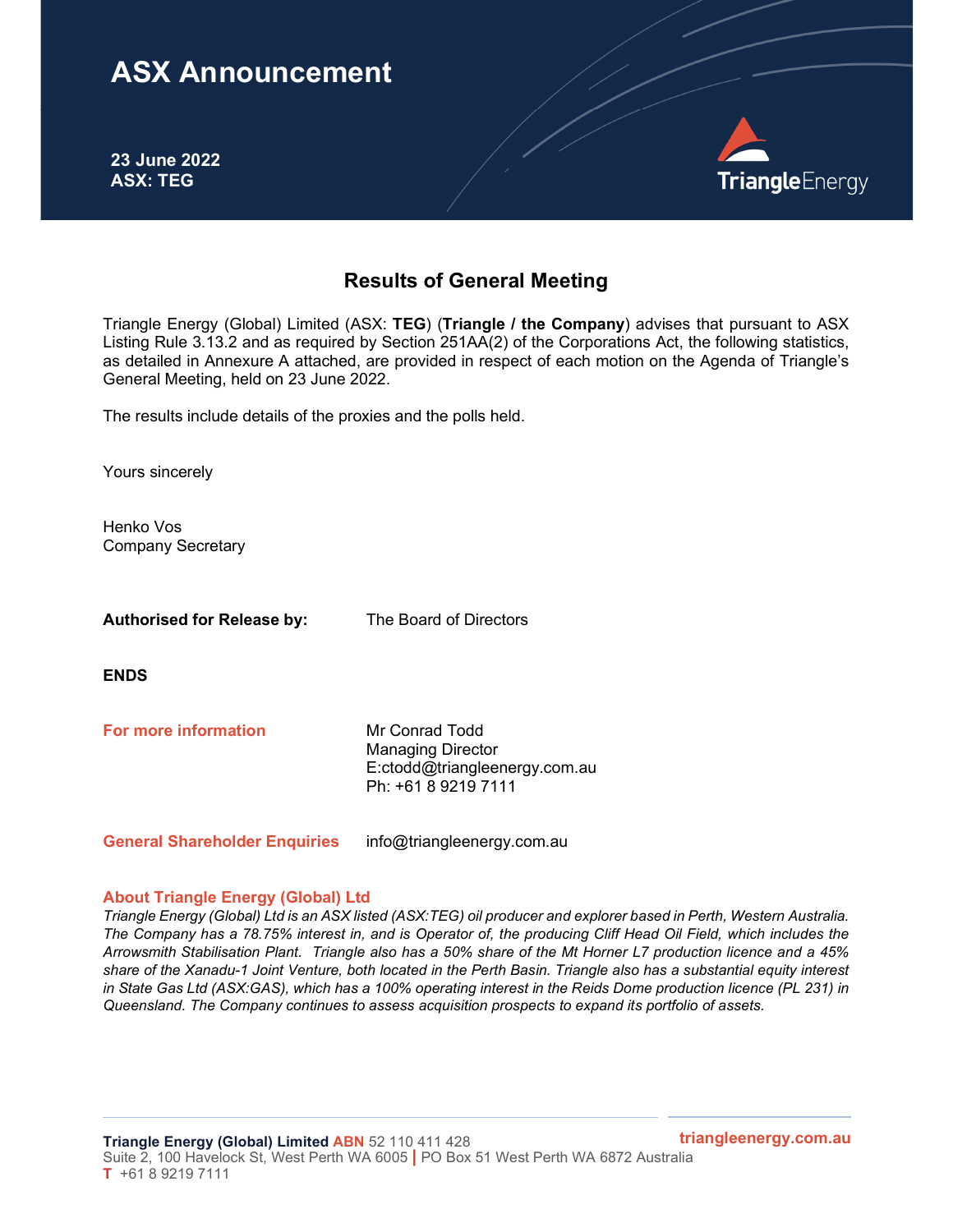## **Disclosure of Proxy Votes**

**Triangle Energy (Global) Limited** General Meeting Thursday, 23 June 2022



In accordance with section 251AA of the Corporations Act 2001, the following information is provided in relation to resolutions put to members at the meeting.

|                                                                                                                       |                                                          |                                                                                         | <b>Proxy Votes</b>   |                      |                | Poll Results (if applicable)        |                      |                      |                |
|-----------------------------------------------------------------------------------------------------------------------|----------------------------------------------------------|-----------------------------------------------------------------------------------------|----------------------|----------------------|----------------|-------------------------------------|----------------------|----------------------|----------------|
| <b>Resolution</b>                                                                                                     | <b>Decided bu</b><br>Show of<br>Hands (S)<br>or Poll (P) | <b>Total Number</b><br>of Proxy Votes<br>exercisable by<br>proxies validly<br>appointed | <b>FOR</b>           | <b>AGAINST</b>       | <b>ABSTAIN</b> | <b>PROXY'S</b><br><b>DISCRETION</b> | <b>FOR</b>           | <b>AGAINST</b>       | <b>ABSTAIN</b> |
| 1a Ratify issue of 161,292,000<br><b>Placement Shares issued within 15%</b><br>placement capacity                     | P                                                        | 32,736,708                                                                              | 28,335,033<br>86.55% | 3,726,163<br>11.38%  | 1,382,867      | 675,512<br>2.06%                    | 39,010,545<br>91.28% | 3,726,163<br>8.72%   | 1,382,867      |
| 1b Ratify issue of 99,092,615<br>Placement Shares issued within 10%<br>placement capacity                             | P                                                        | 32,736,708                                                                              | 28,535,033<br>87.17% | 3,526,163<br>10.77%  | 1,382,867      | 675,512<br>2.06%                    | 39,210,545<br>91.75% | 3,526,163<br>8.25%   | 1,382,867      |
| 2 Approve issue of 130,192,308<br>Placement Options to non-related<br>parties                                         | P                                                        | 32,736,708                                                                              | 27,875,033<br>85.15% | 4,186,163<br>12.79%  | 1,382,867      | 675,512<br>2.06%                    | 38,550,545<br>90.20% | 4,186,163<br>9.80%   | 1,382,867      |
| 3a Approve issue 1,153,846 Placement<br>Shares and 576,923 Placement<br>Options to Greg Hancock (or his<br>nominee)   | P                                                        | 31,036,708                                                                              | 20,250,033<br>65.25% | 10,111,163<br>32.58% | 782,867        | 675,512<br>2.18%                    | 30,925,545<br>75.36% | 10,111,163<br>24.64% | 782,867        |
| 3b Approve issue 3,846,154 Placement<br>Shares and 1,923,077 Placement<br>Options to Conrad Todd (or his<br>nominee)  | P                                                        | 29,686,708                                                                              | 18.900.033<br>63.66% | 10.111.163<br>34.06% | 782,867        | 675,512<br>2.28%                    | 29,575,545<br>74.52% | 10,111,163<br>25.48% | 782,867        |
| 3c Approve issue 3,846,154 Placement<br>Shares and 1,923,077 Placement<br>Options to Mike Collins (or his<br>nominee) | P                                                        | 33,336,708                                                                              | 22,550,033<br>67.64% | 10,111,163<br>30.33% | 782,867        | 675,512<br>2.03%                    | 33,225,545<br>76.67% | 10,111,163<br>23.33% | 782,867        |